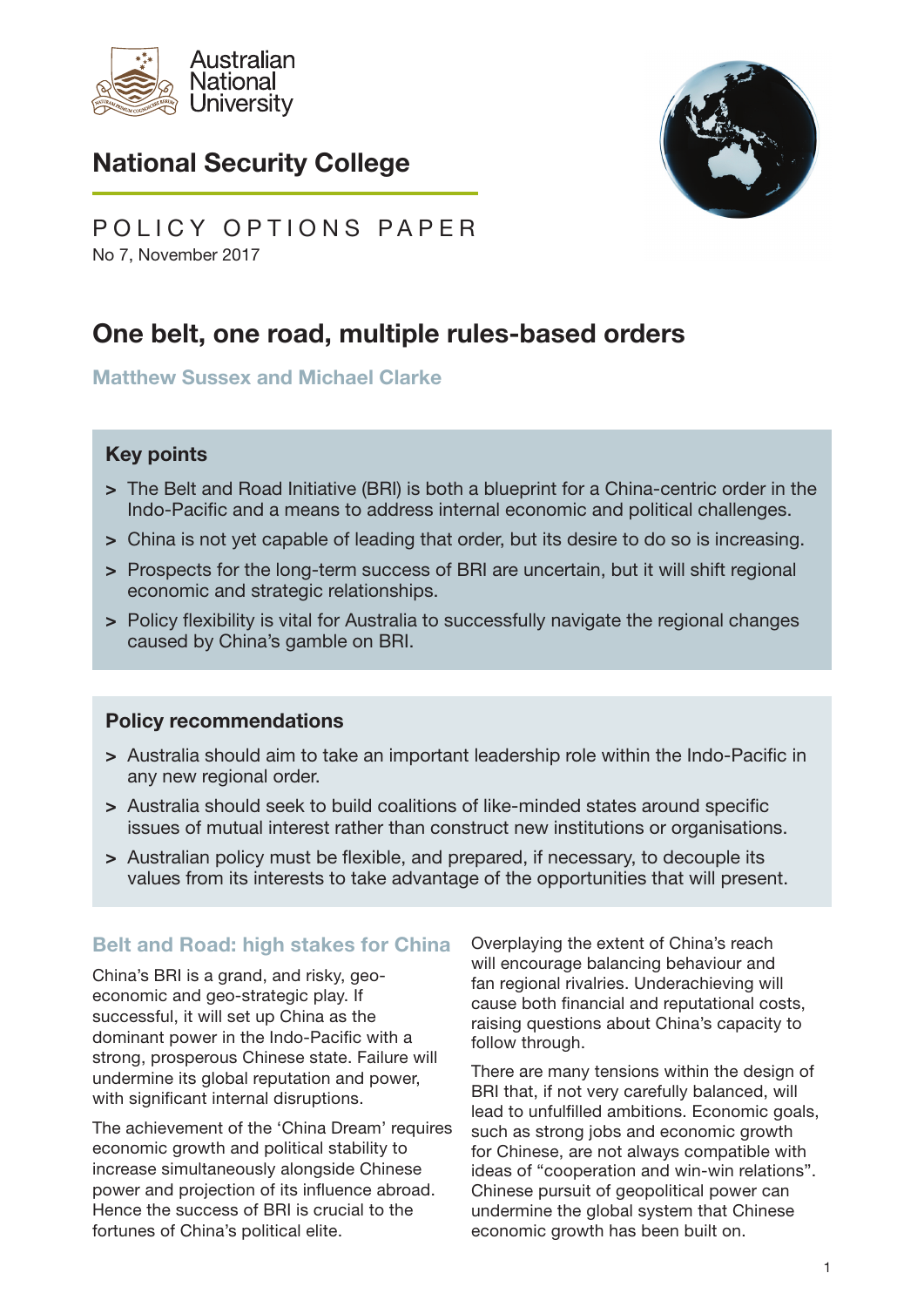As demonstrated at the 19th Congress of the Chinese Communist Party (CCP) - where the Party's constitution was amended to pledge it to the pursuit of BRI – it is now not only President Xi's signature foreign policy initiative but the Party's as a whole. Therefore BRI will now likely frame China's foreign policy beyond the end of President Xi's next five-year term.

#### Pursuing a 'win-win-win' for China

BRI is founded on the convergence of clear Chinese geopolitical, economic and ideational goals. Geopolitically, it is an attempt to respond to the opportunities and challenges presented by the United States' "rebalance" to the Indo-Pacific.

Economically, it seeks to paper over significant structural challenges undermining the CCP's legitimacy in general, and Xi Jinping's leadership in particular. These include regional imbalances within China as well as ethnic, demographic and environmental strains.

Ideationally, Beijing's rhetoric that BRI is based on principles of "development, cooperation and win-win relations" constitutes a strategy of assurance to the region that its rise will be beneficial to regional and global security.

Domestically, BRI also falls within the ambit of President Xi's ideological "master narrative" about the "China Dream" of "great national rejuvenation". Here, BRI is conceived of as both an expression of, and instrument for, achieving China's "return" to the centre of the global stage.

China is investing huge resources into BRI. The official "blueprint" released in March 2015 by the National Reform and Development Commission identified six core "economic corridors" linking the "Silk Road Economic Belt" (SREB) and the "Maritime Silk Road" (MSR), while supporting multilateral financial institutions: the Asian Infrastructure and Investment Bank (AIIB) and Silk Road Fund (SRF). Beijing earmarked considerable financial resources to fund these, including separate commitments of: \$40 billion for the SREB, \$25 billion for the MSR, \$50 billion for the AIIB and \$40 billion for the SRF.

The weight of effort and investment in BRI will change regional economic and strategic dynamics. However, delivering on all of its objectives, within a region where many countries have a long historical distrust of China, will be very difficult.

#### Short term cooperation …

China has benefited significantly from the USled global security and economic system. But it is currently not strong enough to supplant the West as the dominant global power centre.

Moreover, Beijing's capability to engender followers remains hamstrung by uncertainty over its long-term intentions. This was clearly demonstrated by the patchy regional response to the creation of BRI-centric multilateral financial institutions such as AIIB.

To deliver BRI, China needs buy-in from most countries in the region. It therefore needs to assuage concerns about its intentions. This means it is in China's interests to continue to cooperate somewhat with the existing order.

## … but long term competition

While the BRI will be presented by China as a positive-sum initiative, it envisages zero-sum strategic outcomes. It is at once compatible with the rules- based order – by offering economic incentives for cooperation – and incompatible by long-term design. It is multilateral in aspirational form, but bilateral in function and content.

For example, the modernisation of the People's Liberation Army and its navy has been partly directed at supporting Chinese commercial interests and protecting Chinese access to the sea lines of communication vital to its continued economic growth. But its new power projection capabilities are also intended to eventually supplant US dominance in the maritime littoral of the Indo-Pacific. China's investment in ports such as Chittagong, Gwadar and most recently Djibouti, are central to this dual economic and strategic agenda.

## Preparing for post-primacy America

How the US responds to BRI will inevitably affect its prospects. The US will remain the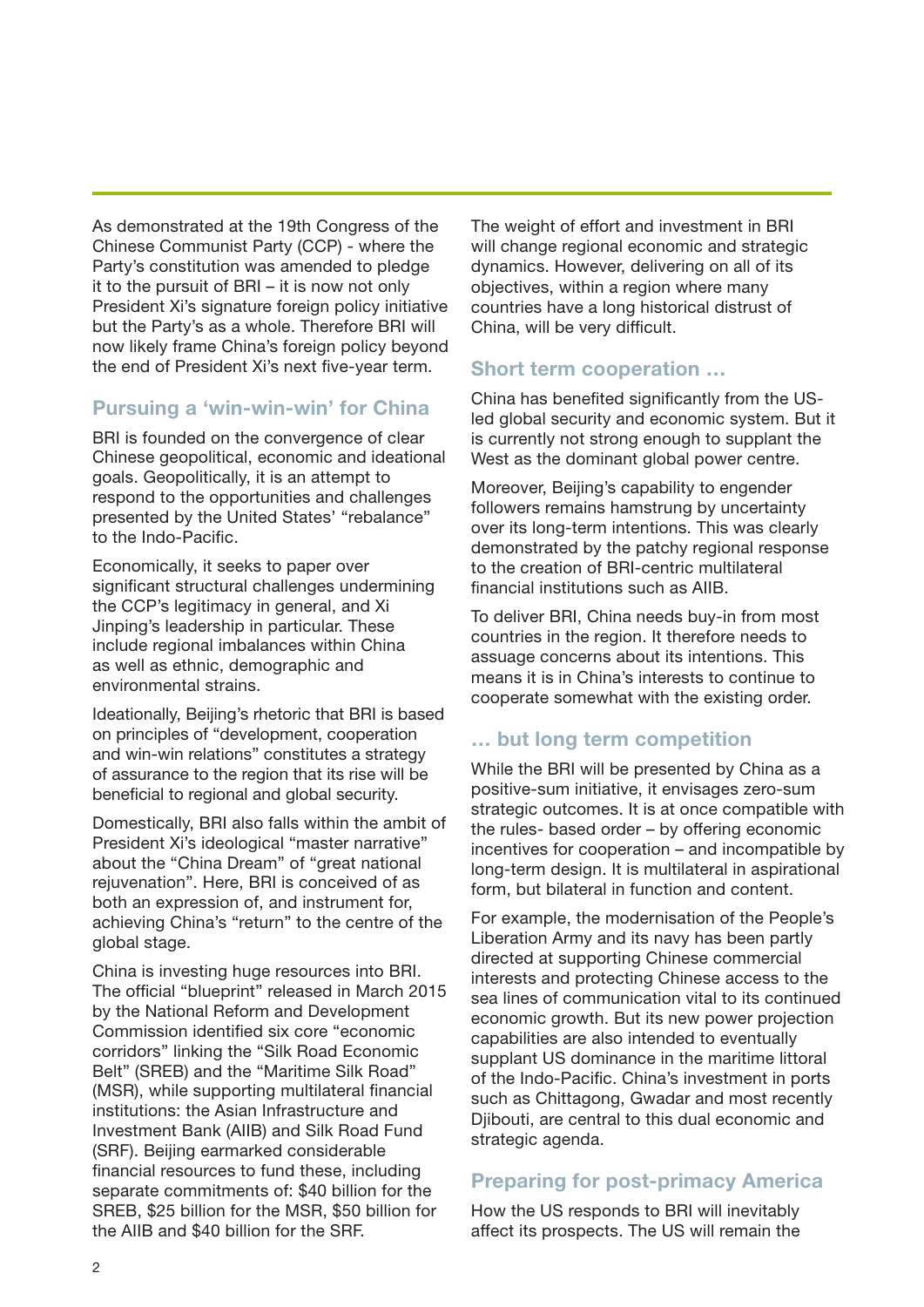primary military power in the Indo-Pacific, albeit in relative decline. It will be particularly strong in the maritime space, but China will increasingly contest it in continental Asia.

The US will also remain the world's main financial centre, and the US dollar will retain its status as the premier global currency. Yet the BRI will erode US influence, since Chinese FDI is tied to expectations of political leverage.

Serious questions about the US commitment to order in Asia are increasing. These questions had earlier been present – but were more muted – over how far the US was prepared to pivot to Asia under the Obama administration.

Under the Trump administration to date, US policy has been both seemingly more transactional, and less coherent. Not only this is problematic in the short term, but US regional leadership will remain a live issue for the foreseeable future. The US elite continues to debate whether primacy is even desirable.

## Australia is well placed

In many respects Australia occupies an enviable position in the evolving Indo-Pacific order. We have had the luxury of choosing with whom to engage, and on what terms. Our primary security partner will remain the regional military-security leader for the foreseeable future. And our premier trading partner is an engine of global and regional economic growth.

While the BRI may or may not succeed on Beijing's terms, it will unsettle the regional order. We are in a strong position to navigate these changes successfully, but we must able to respond quickly to changing circumstances.

## Defending our interests

It is inadvisable for Australia to deviate from the US alliance as the bedrock of our strategic engagement within the region. However, Australia will need to adapt to new realities, challenges and opportunities. It cannot be complacent about its strategic geography, the permanency of its friendships, or its resources.

Nor can we assume that the order we have benefited from is immutable. We must acknowledge that the institutions constructed for it may not be transferrable to the new Indo-Pacific, made up of not one rules-based order, but several overlapping ones. BRI is shaping up as an economic, strategic and legalnormative alternative in this respect.

This means Australia may need to separate, where possible, its values from its interests. Continually emphasising a declining rulesbased status quo not only ignores changing economic and security relativities in the Indo-Pacific, but also shoehorns Australian diplomacy into one camp. Beyond rhetorical convenience, doing so limits our ability to respond to fast-changing regional dynamics.

Since the precise nature of Chinese expectations about Australian contributions to BRI remain unclear, we need more detailed and publicly available analysis of Chinese intentions. Without this it will be difficult to consider any first step in cooperation, such as an MOU, that is closely calibrated with Australian interests. Hence Australia should consider a non-partisan working group to consider BRI's implications, drawn from the policy, academic and business communities.

## Exercising leadership and influence

An adroit Australian response to changing regional power dynamics will focus on those institutions, alliances and fora that best serve our interests at any given time. Regional initiatives that portray Australia as objective, independent and committed to Asia warrant priority attention.

This should go beyond Australia's 'comfort zone' of leveraging its position in the East Asian Summit, G20 and APEC, and embrace like-minded coalitions that may not be based on deep institutional cooperation, or drawn from traditional friends and partners. A good start has been Australia's open-minded approach to the Regional Comprehensive Economic Partnership (RCEP), which China sees as part of the architecture of BRI in Southeast Asia.

We should likewise accept that the Indo-Pacific lacks the conditions to create the institutional architecture present in the transatlantic West, and that regional